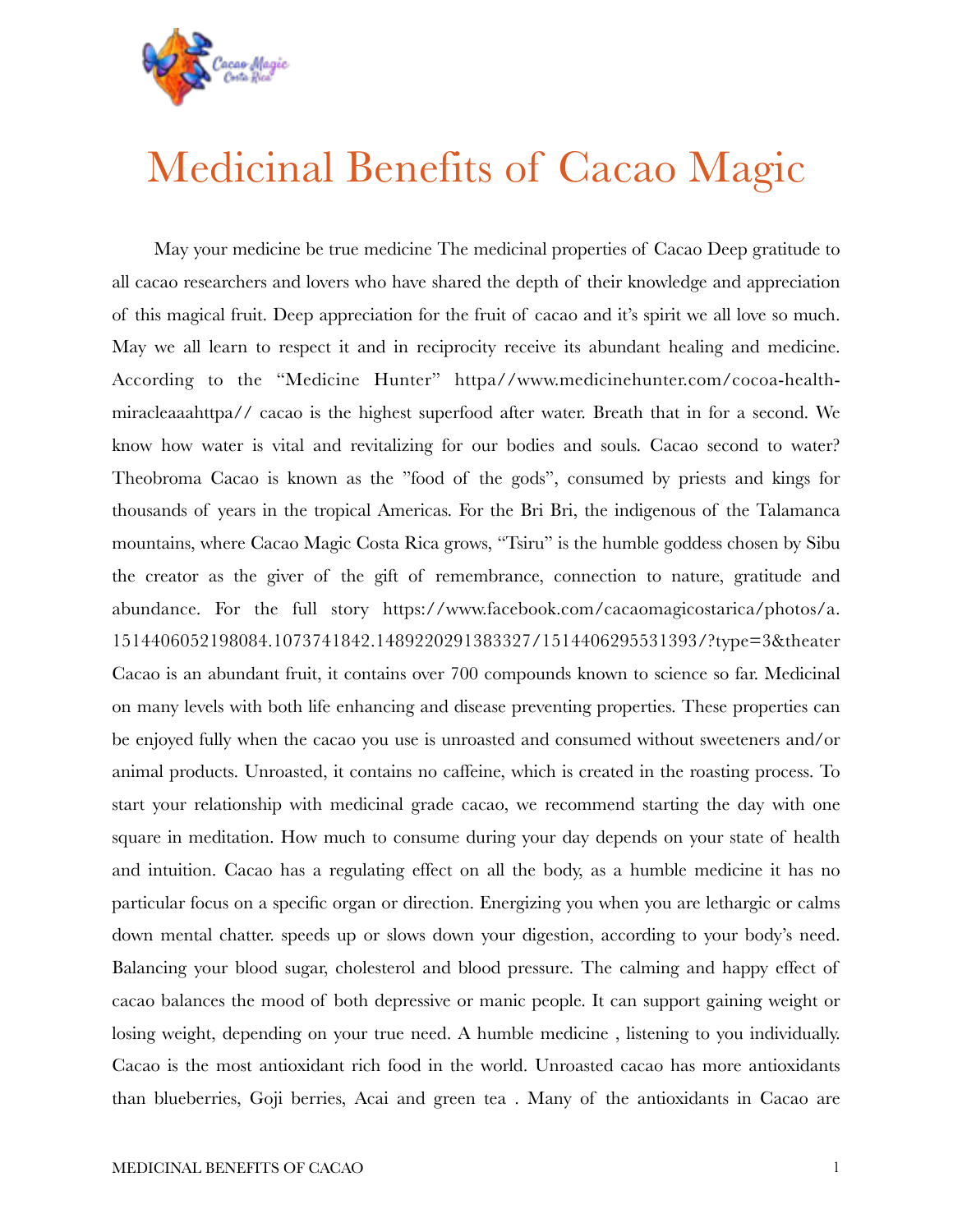flavonoids. These flavonoids are intimately involved in the prevention of free radical damage. Anti-aging and cancer preventing on the cellular level. httpa//httpa//httpa// dailysuperfoodlove.com/2852/21-fantastic-benefits-of-cacao Called the health miracle, it can help anyone at any age, let's have a look at some specific life enhancing properties. Heart, blood and brain Our greatest collaborators in sustaining life are our heart, brain and blood stream. The polyphenols in Cacao reduces oxidation of LDL (Bad Cholesterol), a major factor in heart disease and stroke. Flavanol slows down the formation of blood platelets and thins the blood, protecting the heart from hardening of the arteries and improving circulation. With the consumption of unroasted cacao the flow of oxygen improves and 30-40% more oxygen reaches the brain, supportive cognitive activity and lucidity. The Kuna Indians in the San Blas islands in Panama traditionally drink 4 to 5 cups of Cacao a day. A The Kuna Indian's health was monitored by Harvard over 20 years, their blood pressure was balanced all their life and the rates of death from cardiovascular disease and cancer are much lower than in the western world and compared to their city dwelling cousins. httpa//httpa//httpa//news.harvard.edu/gazette/ story/2007/02/cocoa-shows-promise-as-next-wonder-drug/ Mood & Aphrodisiac What is more life-enhancing that a balanced, calm mood? The phenethylamine in Cacao triggers the release of "feel good" and "falling in love" endorphins and Dopamin, Serotonin levels are increased. Cortisol, stress hormone levels are lowered. Muscles are relaxed with the magnesium and chromium richly available in the blood stream when we eat cacao. It is legendary that Montezuma consumed copious amounts of Cacao to satisfy his harem and it was Casanova of Venice's drink of choice. Cacao with its medicine, taste , smell and feel creates a feeling of being in love, feeling good in one's body and a gratitude for life, a heart opener and aphrodisiac. Women and PMS Women have more serotonin in their blood and appear to be more sensitive to cacao than men. https://www.facebook.com/notes/noa-geva/live-cacao-and-live-women/ 1089616584465958 Two weeks before the menstrual period the magnesium level drops and slowly serotonin and iron levels as well. Medicine woman Carmen Vicente from Ecuador shares that her people consider Cacao to be a medicine only for women and only for the time before and during menstruation, supporting the body chemistry, thinning and easing the blood flow and purification of emotions. So where do you get your protein and Iron? Unroasted Cacao is rich in Healthy fats ( including Omega 6) Minerals (Calcium, Magnesium, Sulfur, Chromium, Copper, Zinc, Potassium), Vitamins ( C and B complex), Protein(12g) and Iron  $(45\%)$  in 100g. Consuming